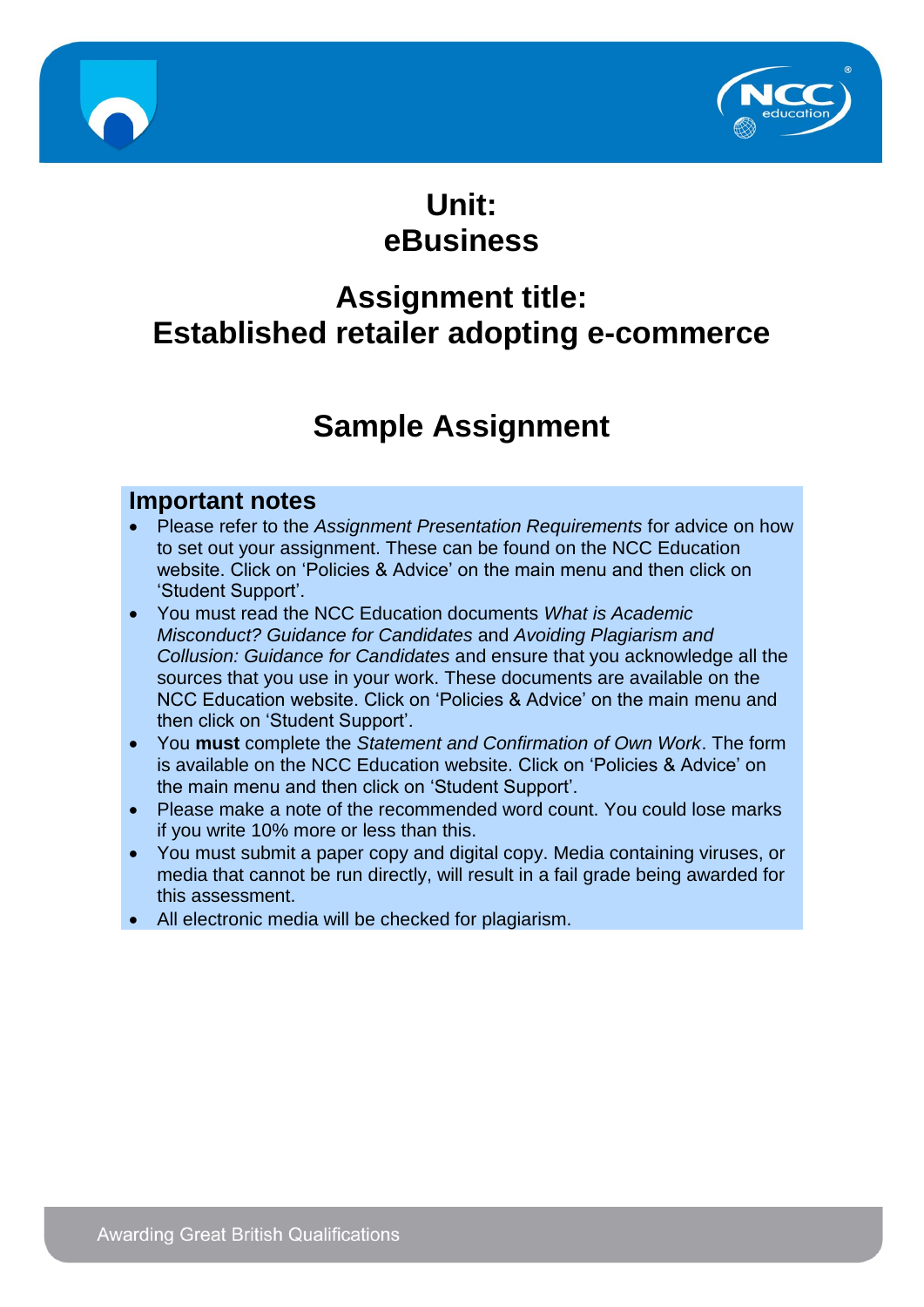## **Introduction**

This assignment requires you to demonstrate knowledge and skills you have acquired throughout the course of this module by producing a 4,000 word, fully referenced, academic report that addresses the tasks given below. In order to complete the assignment, you will need to choose an industry and an appropriate organisation within it to research.

#### **Choosing an appropriate organisation**

Step 1: select a retail sector in which you are interested. For example, clothing, footwear, electrical, sports equipment, food, books, supermarkets, department stores, etc.

Step 2: select a business that was established as a "bricks and mortar" company prior to developing an e-commerce presence. A feature of these sorts of businesses is that they:

- Have originally established a market share and reputation in their sector as a traditional "bricks and mortar" company
- Have subsequently launched an e-commerce platform through which to sell their products online
- Have developed a successful multichannel operation through which they sell products to both online customers and customers in traditional high street stores
- Have established a strong brand presence in each of the channels they sell through

#### **Researching your organisation**

You can use web resources to enable you to understand the context in which your selected organisation operates.

Do not limit yourself, however, to web-based sources of information. You should also use academic, industry and other sources.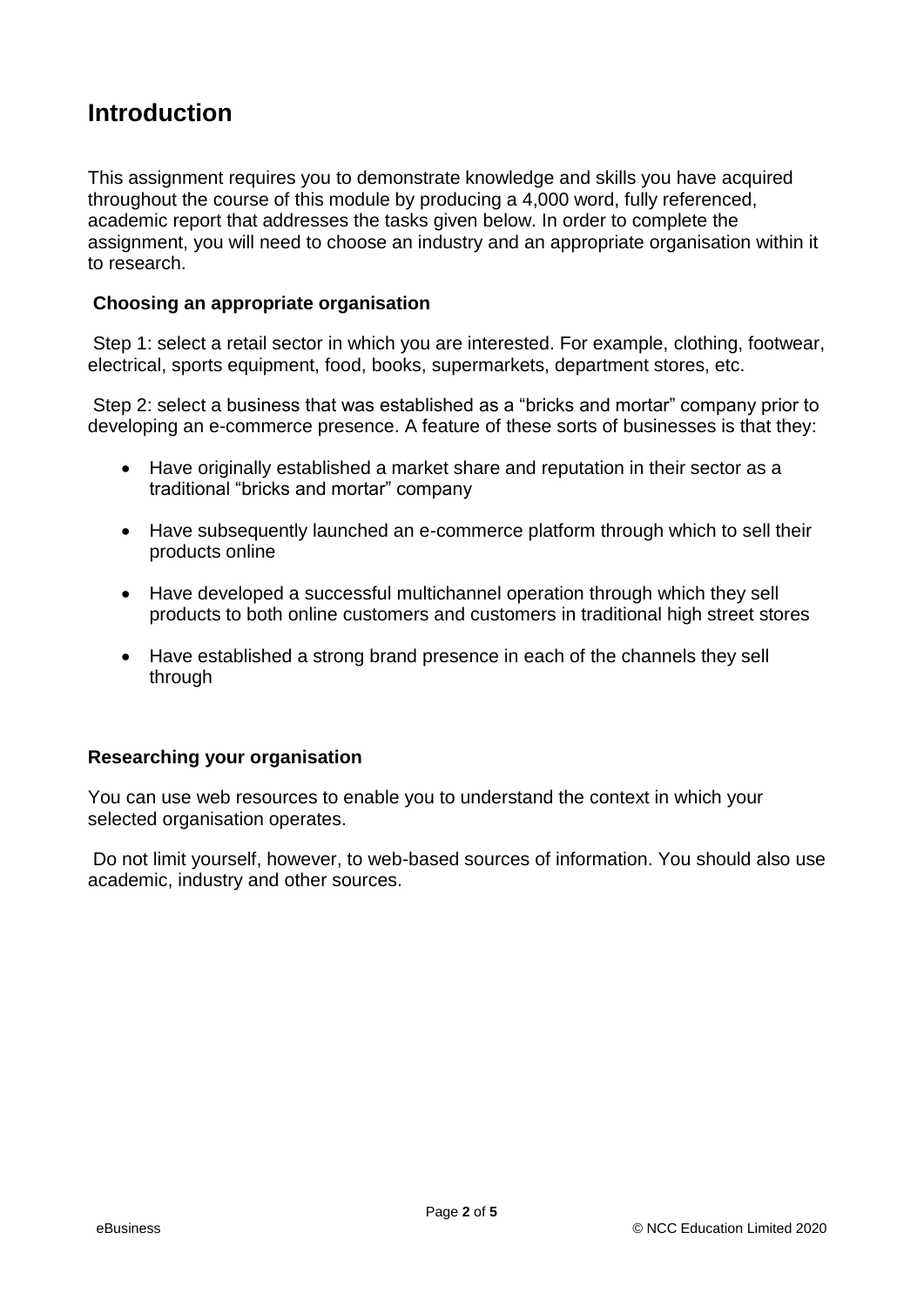#### **Example – Argos (NOT TO BE USED BY THE STUDENT)**

#### **NB. You will not be expected to submit your background research, it should be used purely to help formulate your responses.**

Argos, established in 1972, is a high street catalogue retailer operating in 850 stores in the United Kingdom and Ireland, selling electronics, home and garden products, clothing, toys and sports equipment.

In 2012, having conducted research on customers' expectations, the company was determined to position itself as a leading digital retailer. The results to date are impressive with Argos receiving 1.2 billion hits to its website every year and claiming the title of the third most visited retail website in the UK (after Amazon and eBay).

The overall approach of Argos has been to adopt a multichannel strategy whereby it offers its customers a choice between visiting a physical store, using the Argos.co.uk ecommerce site or taking advantage of the Argos mobile app. The key is 'consistency', so that irrespective of which channel the customer is using they should expect a consistent experience from the retailer.

Currently around 60% of its sales are now derived online. However, 80% of these are either fulfilled in-store using its 'Click and Collect' service or sent out via its 'Fast Track' service, with the remainder sent using traditional courier services. With Click and Collect, customers are able to order products online and then visit the nearest Argos store to physically collect the product. Meanwhile the Fast Track delivery service is able to fulfil orders to 90% of UK households within four hours.

Innovation is key to keeping up with the fast moving world of e-commerce and Argos has combined Click and Collect with voice commerce, launching a service that enables customers to use the 'Voice Shop' feature to order products on their iOS or Android phones which they can pick up from one of the 850 stores on the same day.

Effective fulfilment is clearly important to Argos and it places great emphasis on real time stock management at a local inventory level to ensure customer requirements are met. It also pays attention to reverse logistics as a way of embracing the omni-channel nature of ecommerce, thereby providing a better service to customers whilst also generating value from returned goods.

In 2015, Argos was the first multichannel retailer to generate £1billion of mobile commerce revenue in a single year. Currently, of all digital sales, 70% come through mobile – either smartphones or tablets. So it is important that the digital experience across mobile devices continues to improve and develop.

Sources of information on this business include:

<https://econsultancy.com/what-makes-argos-the-uk-s-top-multichannel-retailer/> (accessed 13/01/2020)

<https://www.bbc.co.uk/news/business-34460149> (accessed 13/01/2020)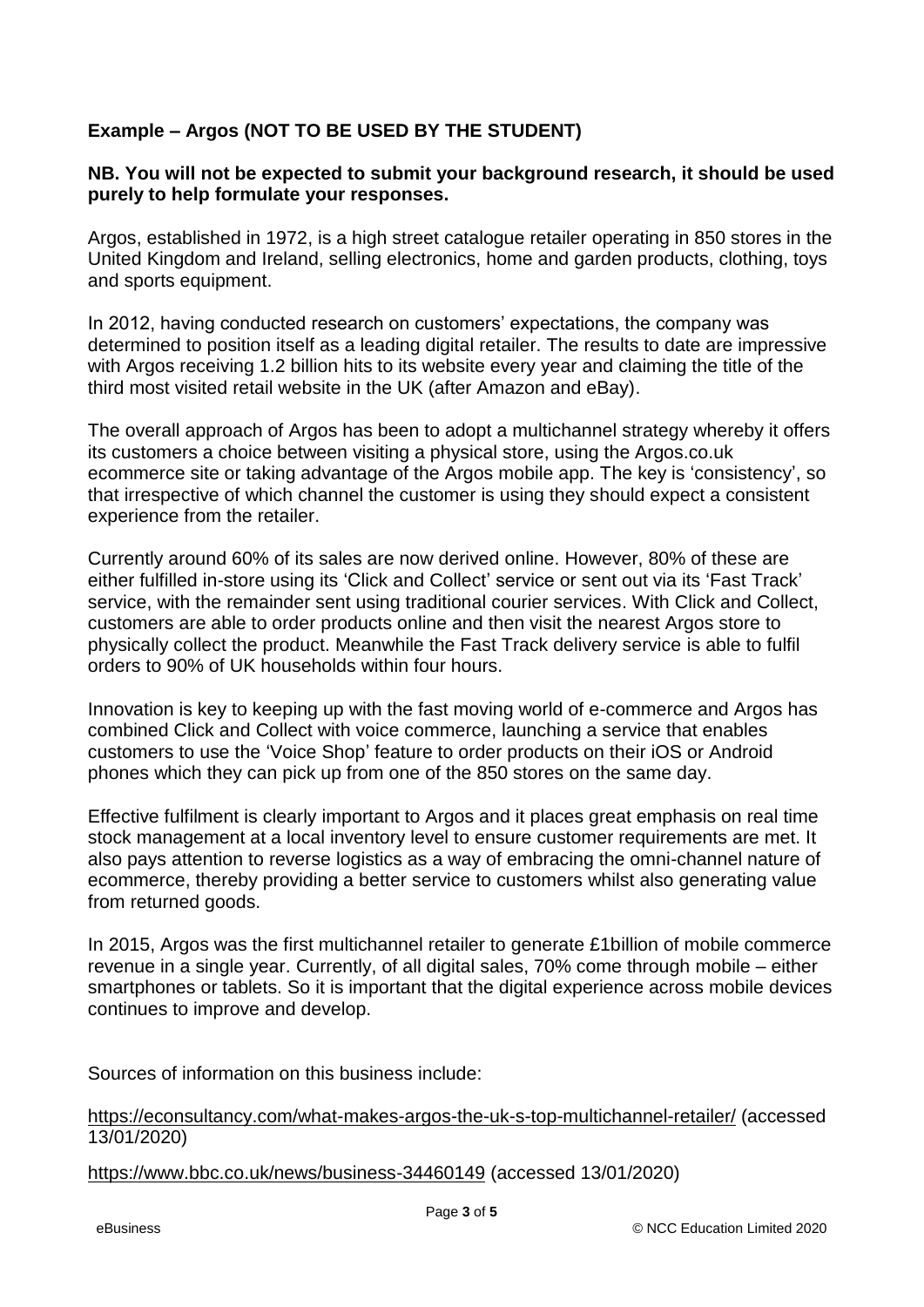[https://realbusiness.co.uk/argos-results-the-importance-of-balancing-innovation-with](https://realbusiness.co.uk/argos-results-the-importance-of-balancing-innovation-with-tradition/)[tradition/](https://realbusiness.co.uk/argos-results-the-importance-of-balancing-innovation-with-tradition/) (accessed 13/01/2020)

<https://www.essentialretail.com/news/argos-online-and-physical-retail/> (accessed 13/01/2020)

Do NOT use Argos as the basis of your assignment. This is just an example. You must choose the organisation yourself.

Please note, this assignment must be your own work as it is designed to test your abilities. Submitted assignments will be checked for plagiarism. For more information, please refer to NCC Education's Academic Misconduct Policy, which can be found on the website.

## **Instructions**

Answer all SIX (6) questions.

### **Task 1 – 20 Marks**

a) Analyse the main challenges the retail organisation faced in adopting a multichannel approach to its online and offline business operations. (20 marks)

### **Task 2 – 20 Marks**

a) Examine the range of marketing approaches and techniques that have been used by the organisation to promote its products to both existing and potential online customers, identifying THREE (3) that you believe have been particularly successful, giving your reasons for your choice. (20 marks)

#### **Task 3 – 20 Marks**

- a) Evaluate why real time stock management is important for the organisation in adopting a multichannel strategy. (10 marks)
- b) Analyse the role of reverse logistics in your chosen organisation's supply chain, paying particular attention to how it could be used to generate value from returned goods. (10 marks)

### **Task 4 – 10 Marks**

a) Identify the range of both established and innovative types of online payment methods offered by your chosen organisation and discuss the importance of providing customers with a wide choice of such payment methods. (10 marks)